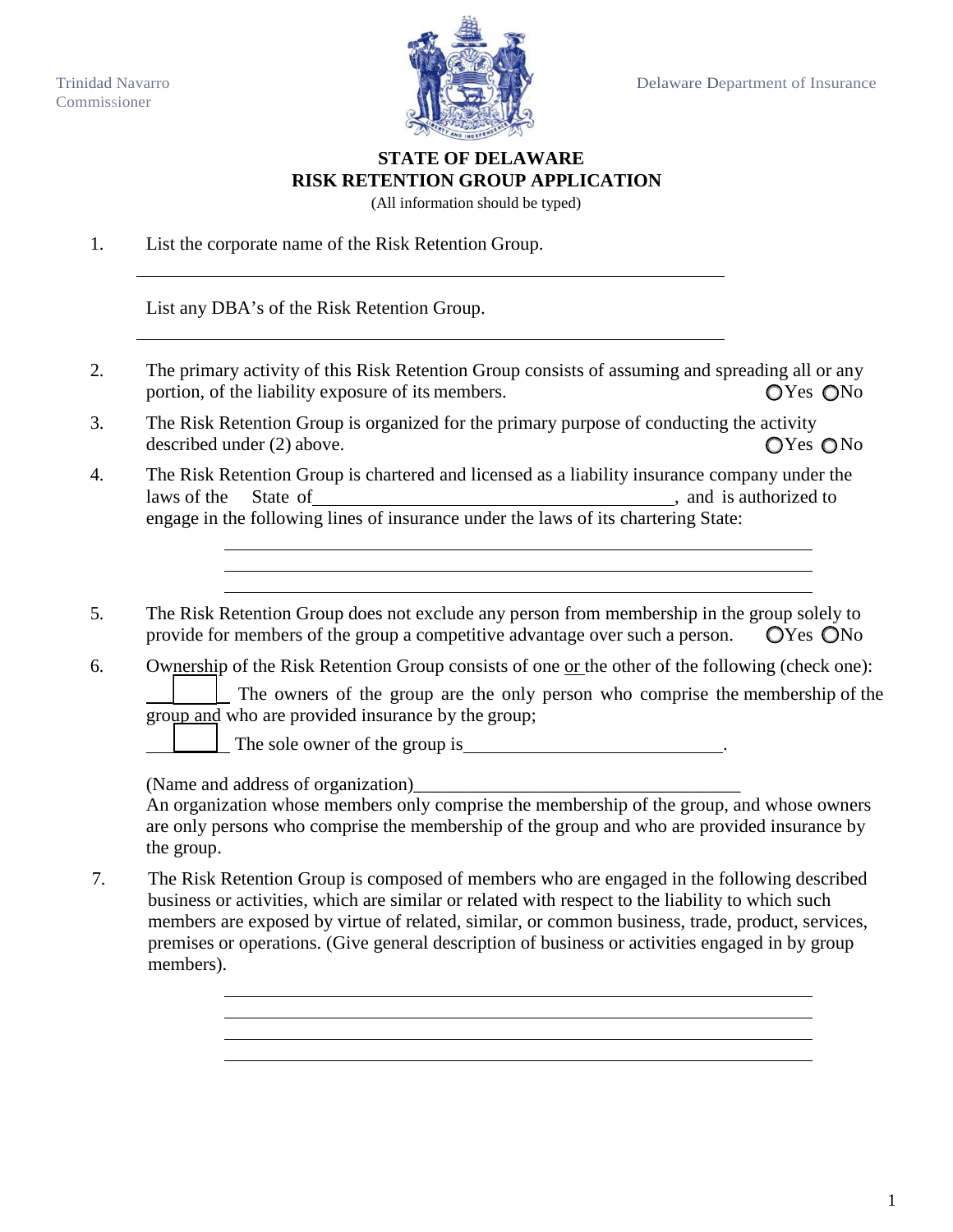- 8. List the name, address and telephone number of each officer of the Risk Retention Group and the key officer or staff person (not an employee of the group's management company) responsible for overseeing "hands on management" of the group. (Attach additional pages if necessary).
	- a. List the name, address and telephone number of the company responsible for management of the insurance operations of this Risk Retention Group. (If none, answer none).
	- b. List the name, address and telephone number of the principal agent or broker responsible for marketing the group's insurance policies. (If none, answer none).

<u> 1989 - Johann Barbara, martxa alemaniar amerikan basar da da a shekara a shekara tsa a shekara tsa a shekara</u>

<u> 1980 - Johann Barn, fransk politik (f. 1980)</u> <u> 1989 - Andrea Station Barbara, actor a component de la componentación de la componentación de la componentaci</u> <u> 1989 - Andrea Station Barbara, actor a component de la componentación de la componentación de la componentaci</u>

- 9. The activities of the Risk Retention Group do not include the provision of insurance other than:
	- a. liability insurance assuming and spreading all or any portion of the similar or related liability exposure of its group members; and
	- b. Reinsurance with respect to the similar or related liability exposure of another Risk Retention Group (or member of such other Risk Retention Group) engaged in business or activities which qualify such other Risk Retention Group (or member) under item (6) above for membership in this Group.  $\bigcirc$  Yes  $\bigcirc$  No
- 10. The Risk Retention Group will comply with the unfair claim settlement practices laws of this State.  $\bigcap$  Yes  $\bigcap$  Yes  $\bigcap$  Yes  $\bigcap$  Yes  $\bigcap$  Yes  $\bigcap$  No
- 11. The Risk Retention Group will pay, on a non-discriminatory basis, applicable premium and other taxes which are levied on such Group under the laws of this State.  $\bigcirc$  Yes  $\bigcirc$  No
- 12. The Risk Retention Group has designated the Insurance Commissioner (director, superintendent) of this State to be its agent solely for the purpose of receiving service of legal documents or process.  $\bigcirc$  Yes  $\bigcirc$  No
- 13. The Risk Retention Group will submit to examination by the Insurance Commissioner (director, superintendent) to determine the group's financial condition, if:
	- a. the Insurance Commissioner (director, superintendent) of the group's chartering State has not begun or has refused to initiate an examination of the group; and
	- b. any such examination by the Insurance Commissioner (director, superintendent) is coordinated so as to avoid unjustified duplication and unjustified repetition.  $\bigcirc$  Yes  $\bigcirc$  No
- 14. The Risk Retention Group will comply with a lawful order issued in a delinquency proceeding commenced by the Insurance Commissioner (director, superintendent) upon a finding of financial impairment, or in a voluntary dissolution proceeding.  $\bigcirc$  Yes  $\bigcirc$  No
- 15. The Risk Retention Group will comply with laws of the State concerning deceptive, false or fraudulent acts or practices.  $\bigcirc$  Yes  $\bigcirc$  No